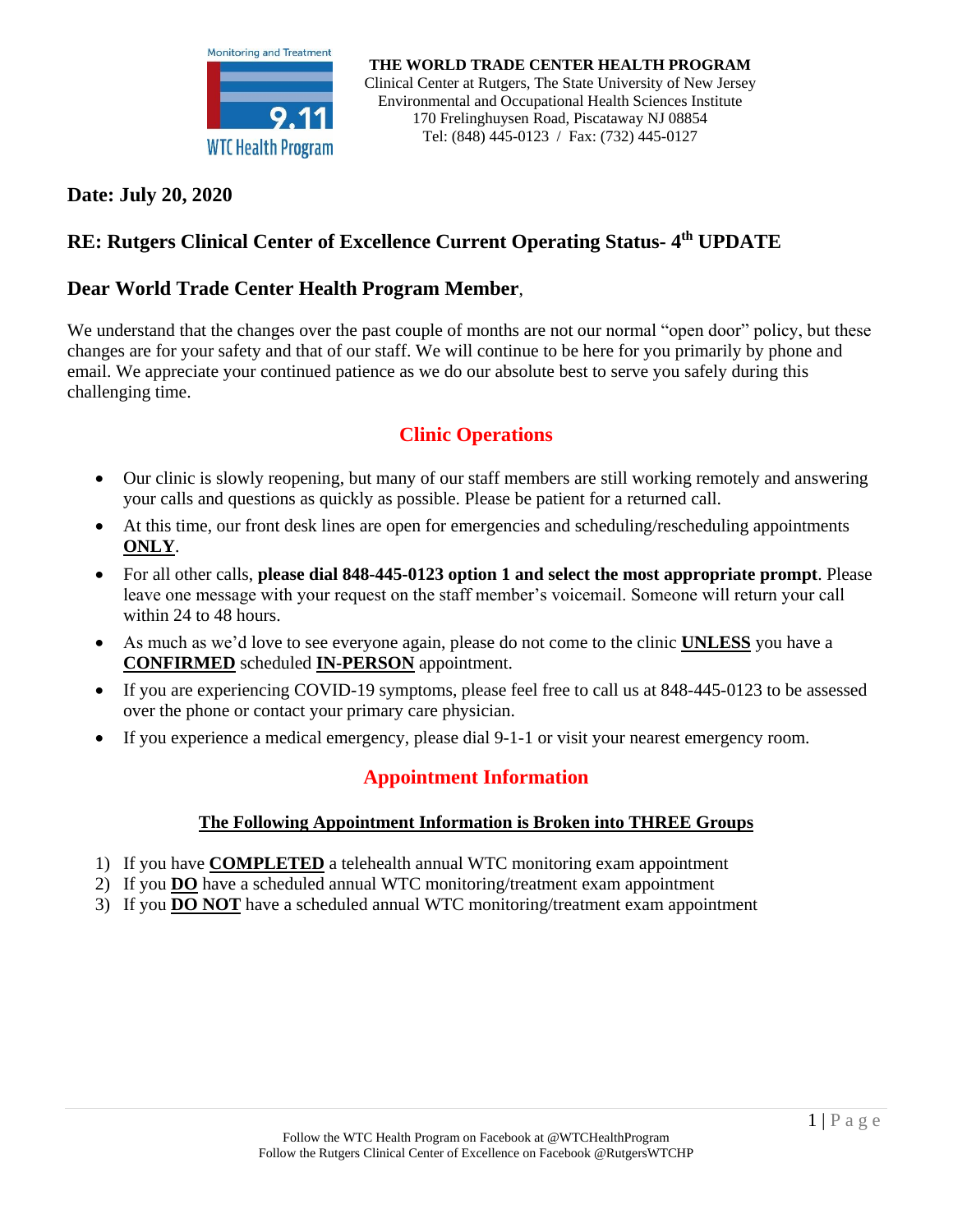

# **If You Have Completed a Telehealth Annual Monitoring Exam**

- Please wait patiently for a staff member to contact you to schedule the in-person portion of your annual WTC monitoring exam.

- Only blood work, vitals and the physical exam will be completed during your in-person exam. No spirometry (breathing test) will be completed at this time.

- If you **DO NOT** receive a call to schedule the in-person portion of your annual WTC monitoring exam **within 2 months** of the date of this letter, please contact the front desk at 848-445-0123 option 1 then 4 to request an appointment.

- We'd love to see everyone soon, but please do not come to the office **UNLESS** you have a **CONFIRMED** scheduled **IN-PERSON** appointment.

- Since you have already competed a telehealth exam, all pre-authorizations, referrals, medications, medication refills, etc. provided will be valid for **1 year** from the date of your telehealth exam.

- In-person appointments are **NOT** required exam in order to continue to use the 1-year pre-authorized services.

- If you prefer, you can schedule your entire annual WTC monitoring exam next year in 2021 around the same timeframe you completed your telehealth exam. In-person appointments are **NOT** required at this time.

### **If you come to the office for a CONFIRMED scheduled IN-PERSON appointment:**

- o Please wear a face mask or face covering. If you do not have face mask or face covering, one will be provided to you.
- o Please bring your **ENTIRE COMPLETED** patient packet with you to your scheduled in-person appointment. If you need a patient packet, please contact us at 848-445-0123 option 1 then 4 to request one.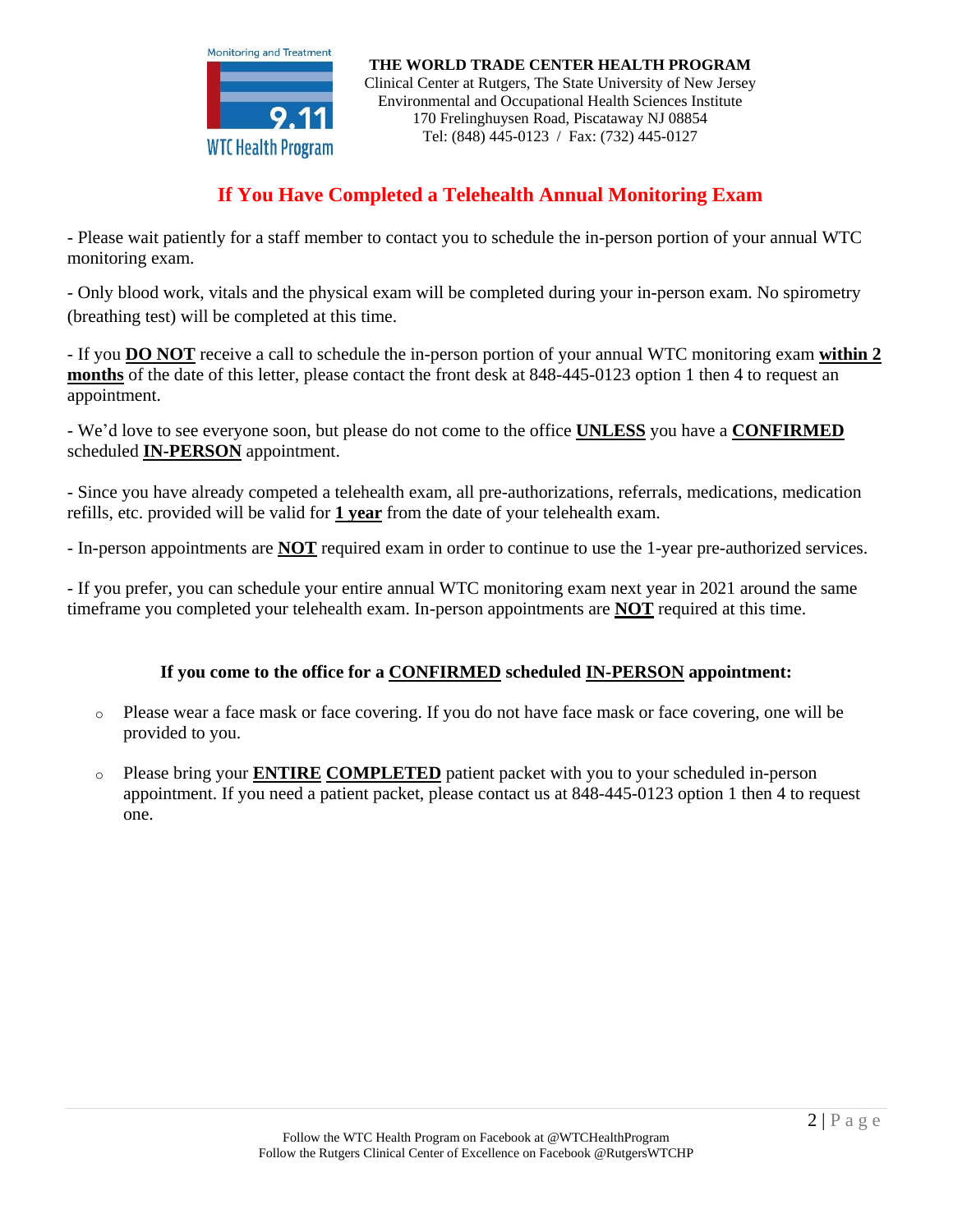

# **If You** *DO* **Have a Scheduled Annual WTC Monitoring/Treatment Appointment**

- To maintain social distancing, only a limited number of appointments will be seen in office at this time.

- A nurse will contact you **within 1 week** of your scheduled appointment to complete portions of your WTC annual monitoring exam over the phone. **Please make sure your contact information is up-to-date.**

- At the time of the call, it will be pre-determined if you should:

- o Come in-person for your annual WTC monitoring exam appointment.
- o Complete a telehealth exam for your annual WTC monitoring exam appointment.

If you have a preference, you can provide that information to the nurse at that time.

- **If you are CONFIRMED for an IN-PERSON appointment for your annual WTC monitoring exam:**
	- o Only blood work, vitals and the physical exam will be completed during your in-person exam. No spirometry (breathing test) will be completed at this time.
	- o Please wear a face mask or face covering. If you do not have face mask or face covering, one will be provided to you.
	- o Please bring your **ENTIRE COMPLETED** patient packet and a copy of your medical records with you. If you need a patient packet, please contact the front desk at 848-445-0123 option 1 then 4 to request one.

#### **If you are CONFIRMED for a TELEHEATH appointment for your annual WTC monitoring exam:**

- o Your telehealth appointment will take place **on the day** of your scheduled appointment.
- o A staff member will contact you by phone within **30 minutes to 1 ½ hours** of your appointment time. We will do our best to contact you as close to your scheduled time as possible.
- o **If you need to submit medical records or any other documents to us,** please do so by fax to 732- 445-0127 or by mail to EOHSI/WTCHP 170 Frelinghuysen Rd. Piscataway, NJ 08854. Please put Attn: Medical Records OR Attn: To (the appropriate person). If you are unable to send your medical records via these methods, please contact us at 848-445-0216 (pre-authorizations and referrals line) for alternative methods.
- o If you **DO NOT** receive a call to schedule the in-person portion of your annual WTC monitoring exam **within 2 months** of the date of this letter, please contact the front desk at 848-445-0123 option 1 then 4 to request an appointment.

#### **For ALL annual WTC monitoring exam appointments (in-person OR over the phone**):

- o To prepare for the mental health portion of your annual WTC monitoring exam, you will receive an email from **[wtchp-help@eohsi.rutgers.edu](mailto:wtchp-help@eohsi.rutgers.edu)**.
- o Please be sure to check your spam folder.